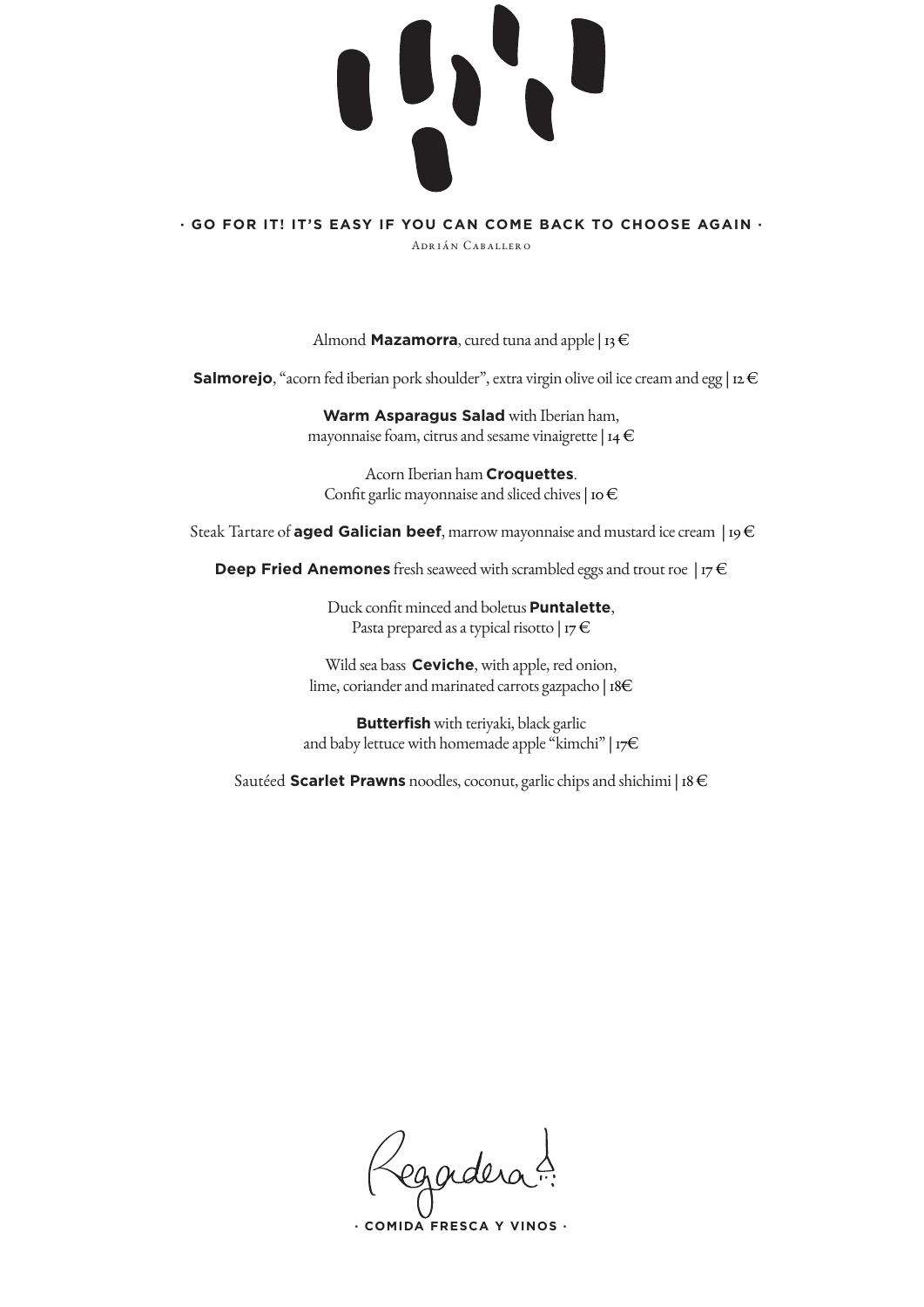Wild **Red Tuna Tartare "GADIRA"** with avocado, wasabi and ponzu | 21 €

Tempura **Line Caught Hake**, wok-sautéed vegetables and red curry | 18€

Fried **Cod loin,** "esparragás" spinach and stew broth | **18€** 

**Braised Oxtail Cannelloni**, sheep's milk béchamel sauce and cured gratinated mature cheese| 19 €

Crispy **Iberian Suckling Pig** with new potatoes, sour-spicy sauce and garlic | 20 €

**Pig's trotter** "a la cordobesa" stuffed with boletus, parmentier and chives | 19 €

Glazed **Suckling Lamb** with carrots, miso butter and Ras el Hanout | 20  $\epsilon$ 

**Bread** and crackers basket | 3€

**Ultrafiltered** water  $75$  cl  $|2,5 \in \mathbb{R}^*$ 

**Ultrafiltered** sparkling water 50 cl  $|2,5 \in \mathbb{R}^*$ 

\* Top quality water that adds an antibacterial membrane to the filtrate to offer cleaner and purer water.

## **DESSERTS**

**Chocolate** cake with Madagascar vanilla ice cream  $|7 \in \mathbb{C}$ 

**All about the Lemon!** Foam, cream, ice cream, sponge cake and mint  $| 9 \in$ 

Our selection of artisan **Cheese** | 15€

**Creamy Cheesecake** with "berries" | 7 €

**"Torrija"** (coconut brioche), mango sorbet and sweet curry soup  $|8 \in \mathbb{R}$ 

Piedraluenga (P.D.O. Montilla-Moriles) **Ecological Pedro Ximénez** | 3 €

Regadera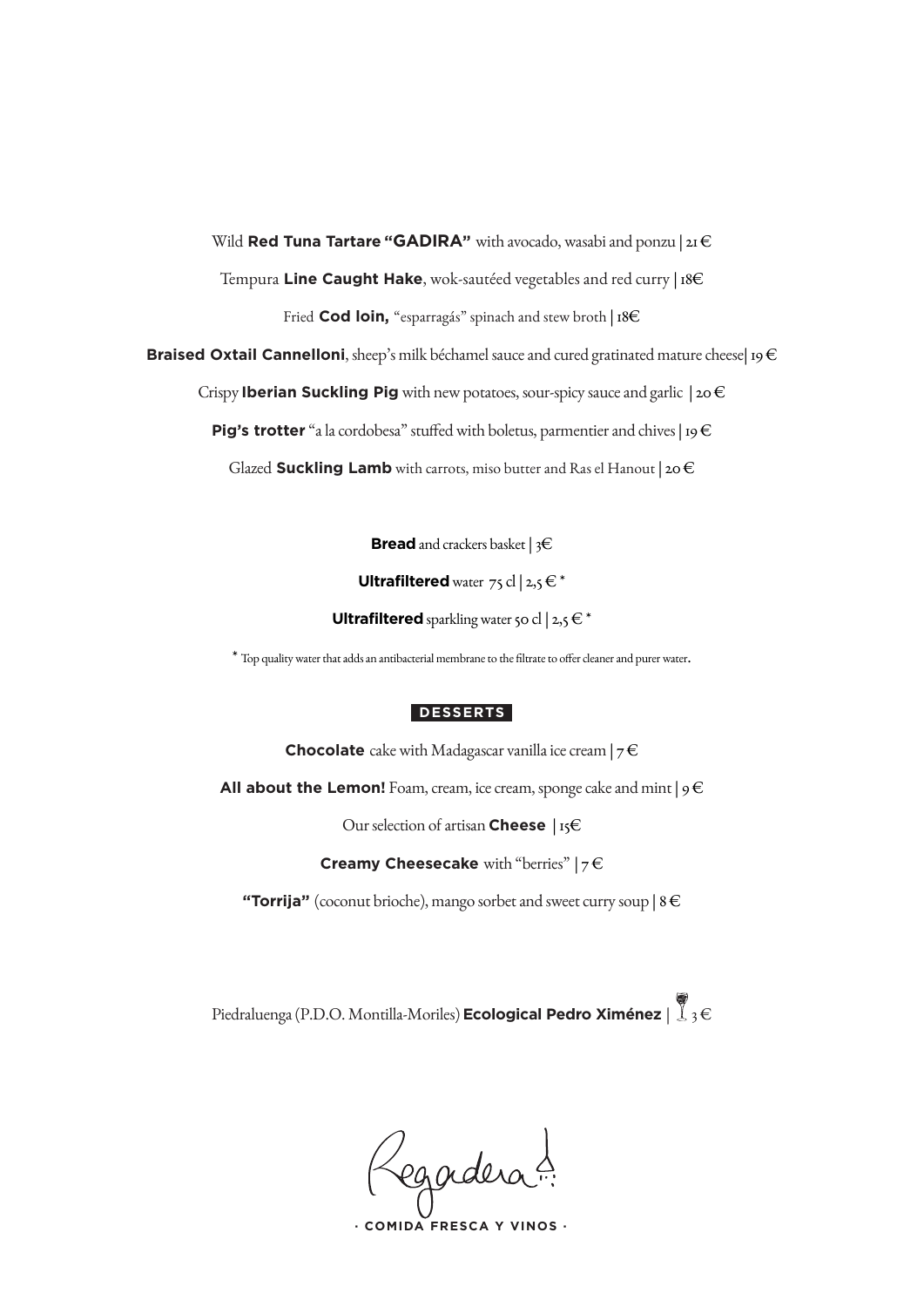### **WHITE WINES**

Fragas Do Lecer (P.D.O. Monterrei) **Godello** | 17,50 € /  $\sqrt{\frac{3}{3}}$ 3,50 € El jardín de Lucía (D.O. Rias Baixas) **Albariño** | 30 € Pazo Casanova (P.D.O. Ribeiro) **Treixadura, Godello, Albariño, Loureira** | 25 € Casanova (P.D.O. Ribeiro) **Treixadura** | 17,50 € /  $\angle$ 3,50 € Enate **Chardonnay** fermentado en barrica (P.D.O. Somontano) | 32 € Enate **Gewürtztraminer** (D.O. Somontano) | 22 € Stelvio Blanc (P.D.O. Rioja) **Malvasía y Sauvignon Blanc** | 17,50 € /  $\Big\}$  3,50 € Finca Las Caraballas (Vinos de la Tierra de Castilla y León) **Verdejo Ecológico**| 24 € Belondrade y Lurton (P.D.O. Rueda) **Verdejo** | 60 € Ibicea Malvalías (Vinos de Cuenca) **Malvasía blanca de Candia** | 30 € Finca La Cañada (P.D.O. Montilla-Moriles) **Verdejo** | 17,50 € / 3,50 € Dulas (Vinos de Montilla, Córdoba) **Pedro Ximénez** | 20 € Mirlo (Vinos de la Tierra de Sevilla) **Viogner** | 17,50 € / 3,50 € Cloe **Chardonnay** (D.O. Sierras de Málaga) | 22 €

La Raspa (P.D.O. Sierras de Málaga) **Moscatel de Alejandría, Doradilla** | 17,50 € / 3,50 € Forlong (Vinos de la Tierra de Cádiz) **Palomino** | 17,50 €

Legadera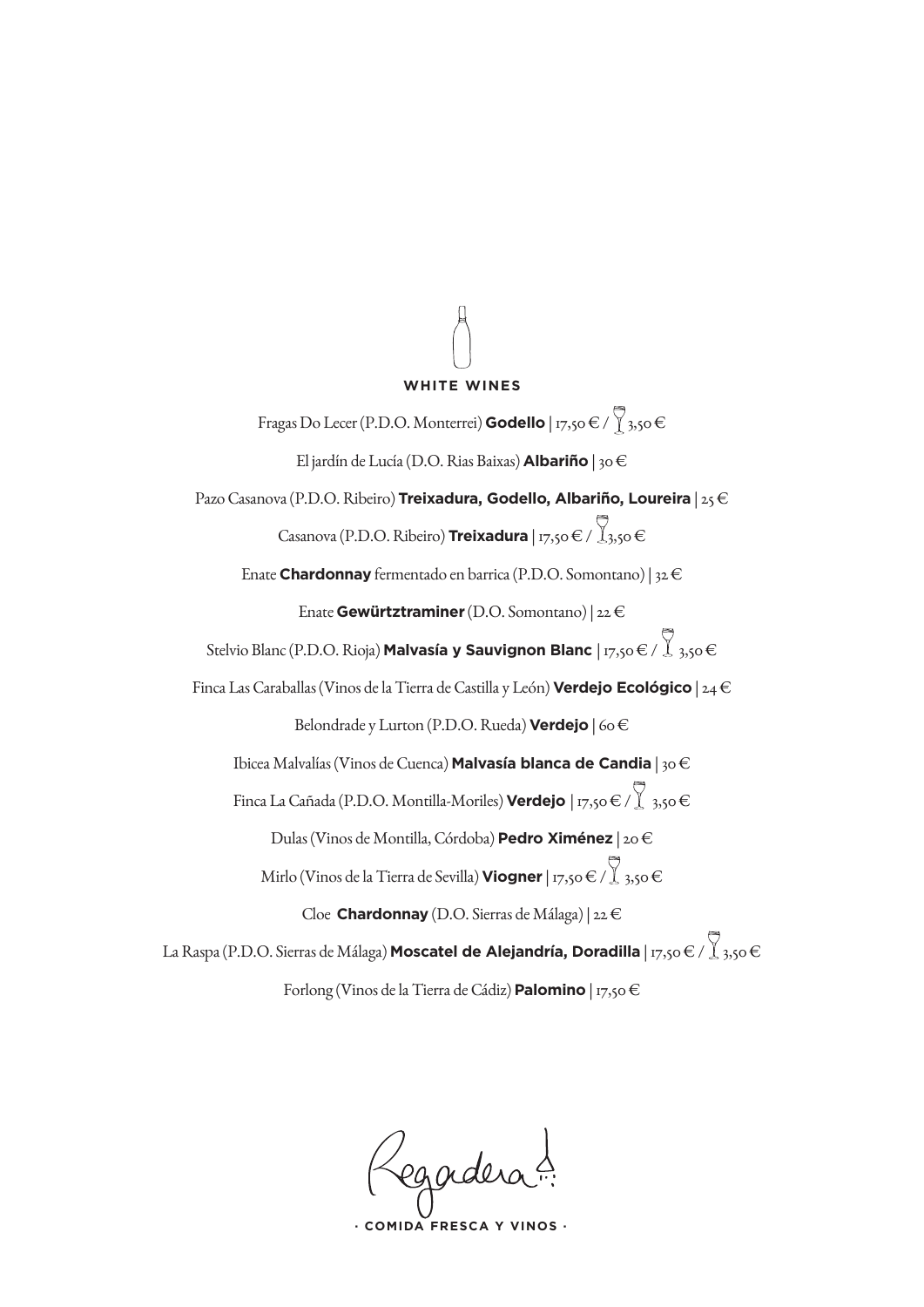### **PINK WINES**

Roselito (P.D.O. Ribera del Duero) **Tempranillo, Albillo** | 22 € Forlong Rosado (Vinos de la Tierra de Cádiz) **Cabernet Sauvignon** | 17,50 € / 3,50 € Dulas Rosé (Vinos de Montilla, Córdoba) **Cabernet Sauvignon** | 22 €

# **SPARKLING WINE**

Agustí Torelló Mata, Gran Reserva Brut (P.D.O. Cava) **Macabeo, Parellada, Xarel-lo** | 30 € Gramona Argent Rosé (P.D.O. Cava) **Pinot Noir** | 45 € Bocchoris Brut Nature (D.O. Cava) **Macabeo, Xarel-lo, Parellada** | 17,50 €/ 3,50 € Ibicea Ancestral (Vinos de Cuenca) **Malvasía blanca de Candia** | 32 €

Robles Brut Nature (Vinos de Montilla, Córdoba) **Pedro Ximénez** | 22 €

Lumé Brut (P.D.O. Condado de Huelva) **Zalema** | 21 €

Regadera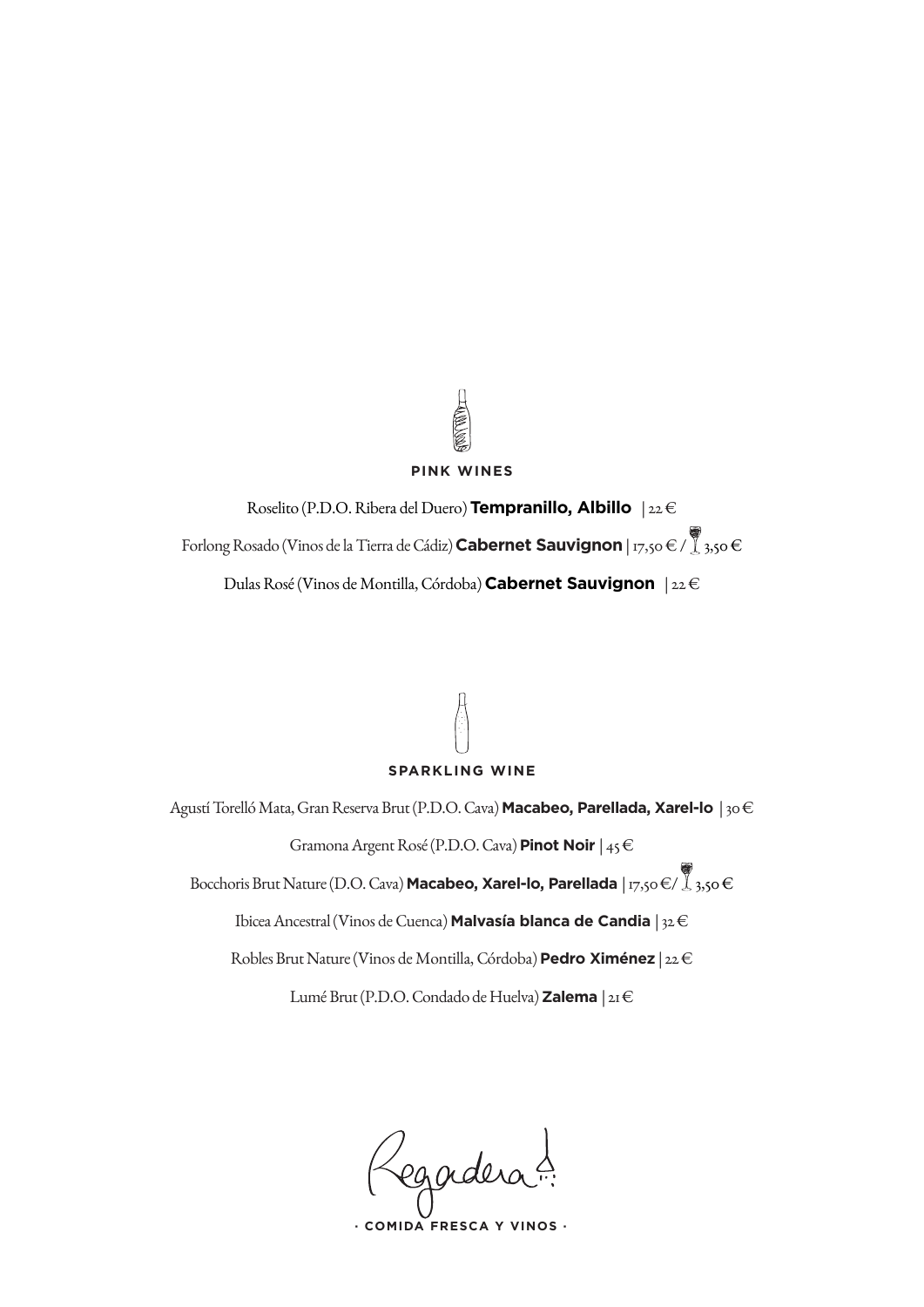

Petit Pittacum (D.O. Bierzo) **Mencía** | 17,50 € / **1** 3,50 € Fraga Do Corvo (P.D.O. Monterrei) **Mencía** | 26 € Liante (P.D.O. Rioja) **Tempranillo** | 17,50 € /  $\bigcup_{i=1}^{\infty}$  3,50 € Stelvio Crianza (P.D.O. Rioja) **Tempranillo** | 23 € Camins del Priorat (P.D.O. Priorat) **Cariñena, Garnacha, Cabernet Sauvignon, Syrah** | 35 € Orot Crianza (P.D.O. Toro) **Tinta de Toro** | 17,50 € / 3,50 € San Román (P.D.O. Toro) **Tinta de Toro** | 40 € Valdehermoso joven (P.D.O. Ribera del Duero) **Tempranillo** | 17,50 € / 3,50 € Perro Gato Ratón (P.D.O. Ribera del Duero) **Tempranillo** | 24 € Flor de Pingus (D.O. Ribera del Duero) **Tempranillo** | 160 € El Hombre Bala (P.D.O. Vinos de Madrid) **Garnacha** | 32 € Barahonda Organic (P.D.O. Yecla) Monastrell, Merlot | 17,50 € / 15,50 € Detrás de la Casa (D.O. Yecla) **Syrah** | 27 € Dulas Roble Francés (Vinos de Montilla, Córdoba) **Cabernet Sauvignon** | 27 € Piu (Vinos de la Tierra de Sevilla) **Garnacha, Tempranillo** | 30 € Pago del Zancúo (Vinos de la Tierra de Sevilla) **Tempranillo, Syrah** | 17,50 € /  $\overline{\mathbb{Z}}$ 3,50 € Descalzos Viejos (P.D.O. Sierras de Málaga) **Garnacha, Syrah y Merlot** | 19 € Los Aguilares (D.O. Sierras de Málaga) **Pinot Noir** | 45 € Petit Forlong (Vinos de la Tierra de Cádiz) **Syrah**, **Merlot, Tintilla de Rota**| 17,50 € / 3,50 €

Garum (Vinos de la Tierra de Cádiz) **Tempranillo, Petit Verdot, Merlot, Syrah y Cabernet Sauvignon** | 22 €

Regadera